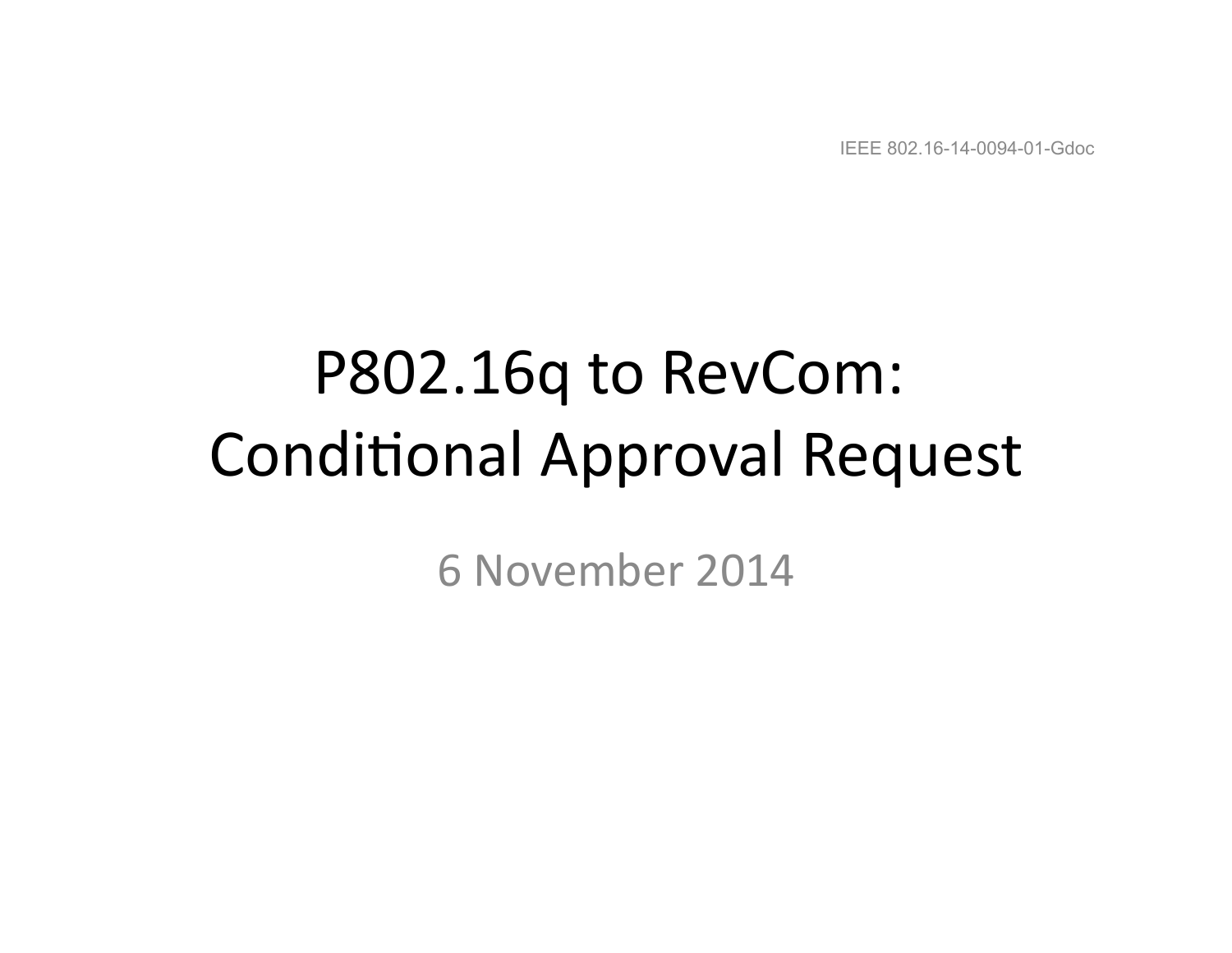### PAR and CSD

PAR: 

https://mentor.ieee.org/802.16/dcn/16-12-0526-00 CSD/5C: 

https://mentor.ieee.org/802.16/dcn/16-12-0394-06

PAR Title:

IEEE Standard for Air Interface for Broadband Wireless Access Systems – Amendment for Multi-tier **Networks** 

PAR Approval Date:

2012-08-30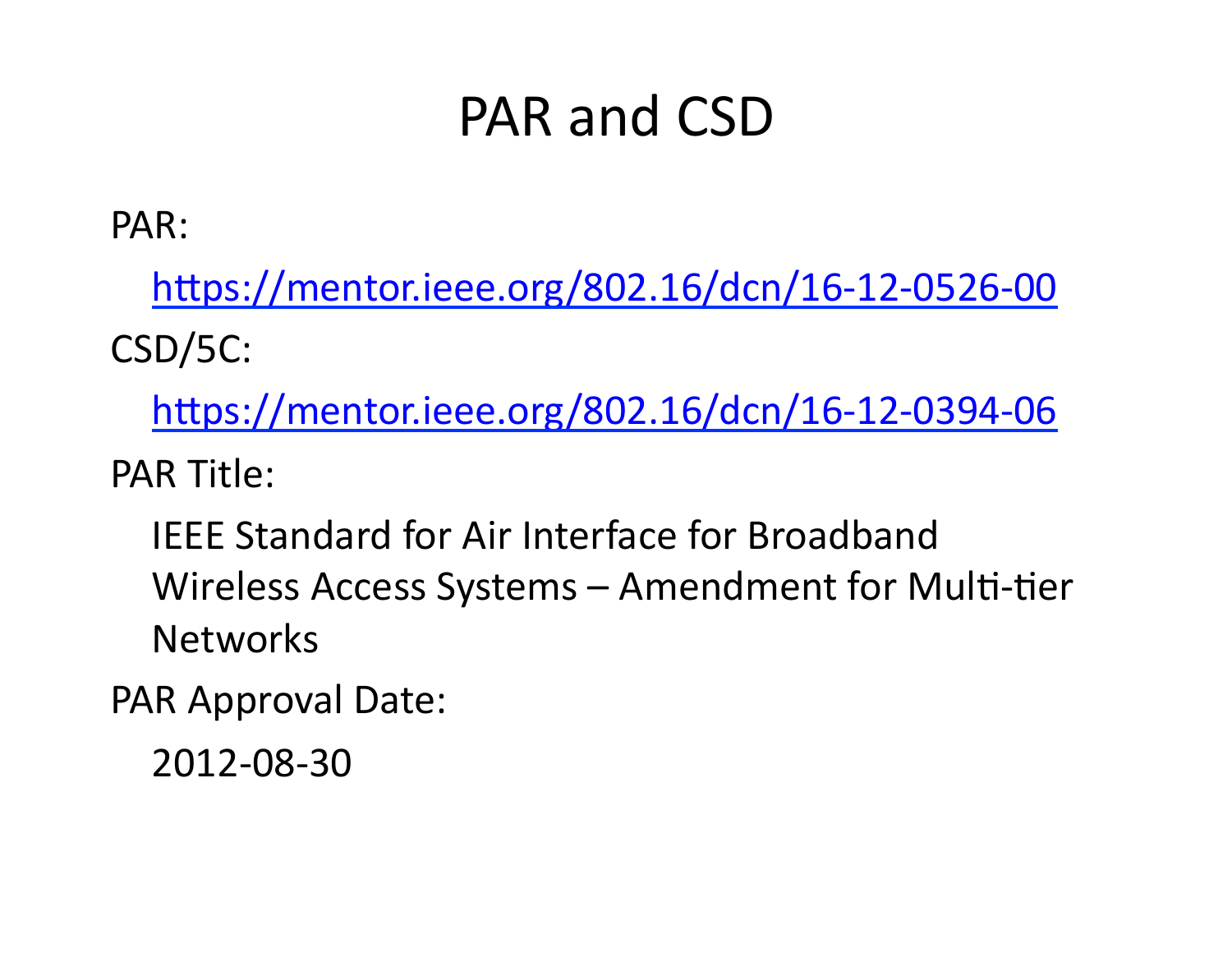### General Conditions: OM (v14) Clause 12

Conditional approval is only appropriate when ballot resolution efforts have been substantially completed and the approval ratio is sufficient.

"Substantially complete" is when there is a very low likelihood of receiving valid new Disapprove comment(s)/vote(s) upon the next recirculation ballot.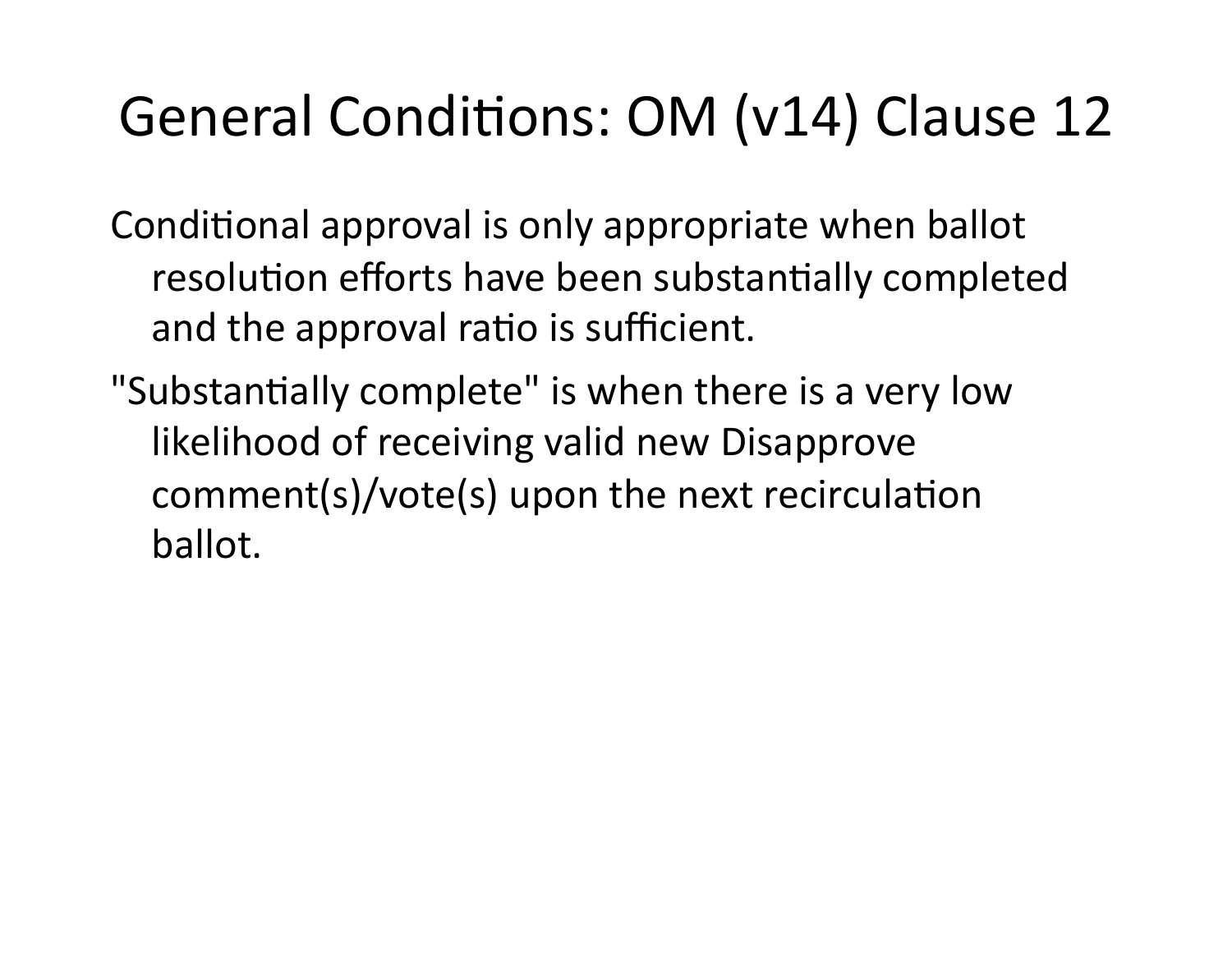### Rules: OM (v15) Clause 12

motions requesting conditional approval to forward when the prior ballot has closed shall be accompanied by:

- Date the ballot closed
- Vote tally including Approve, Disapprove and Abstain votes
- Comments that support the remaining disapprove votes and WG responses
- Schedule for recirculation ballot and resolution meeting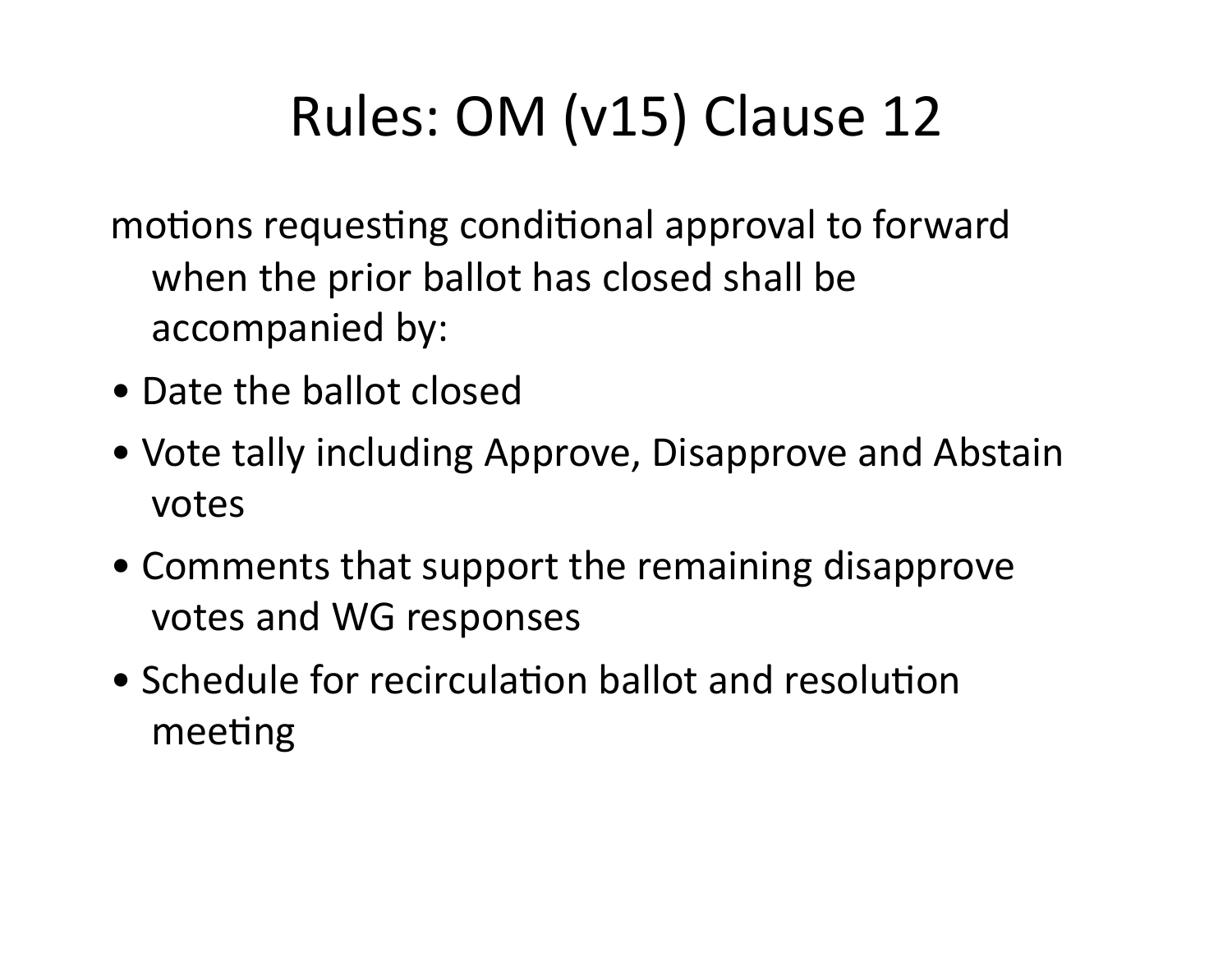### Date the ballot closed

| <b>Stage</b>          | Open   | <b>Close</b> |
|-----------------------|--------|--------------|
| <b>Sponsor Ballot</b> | 17 Sep | 17 Oct 2014  |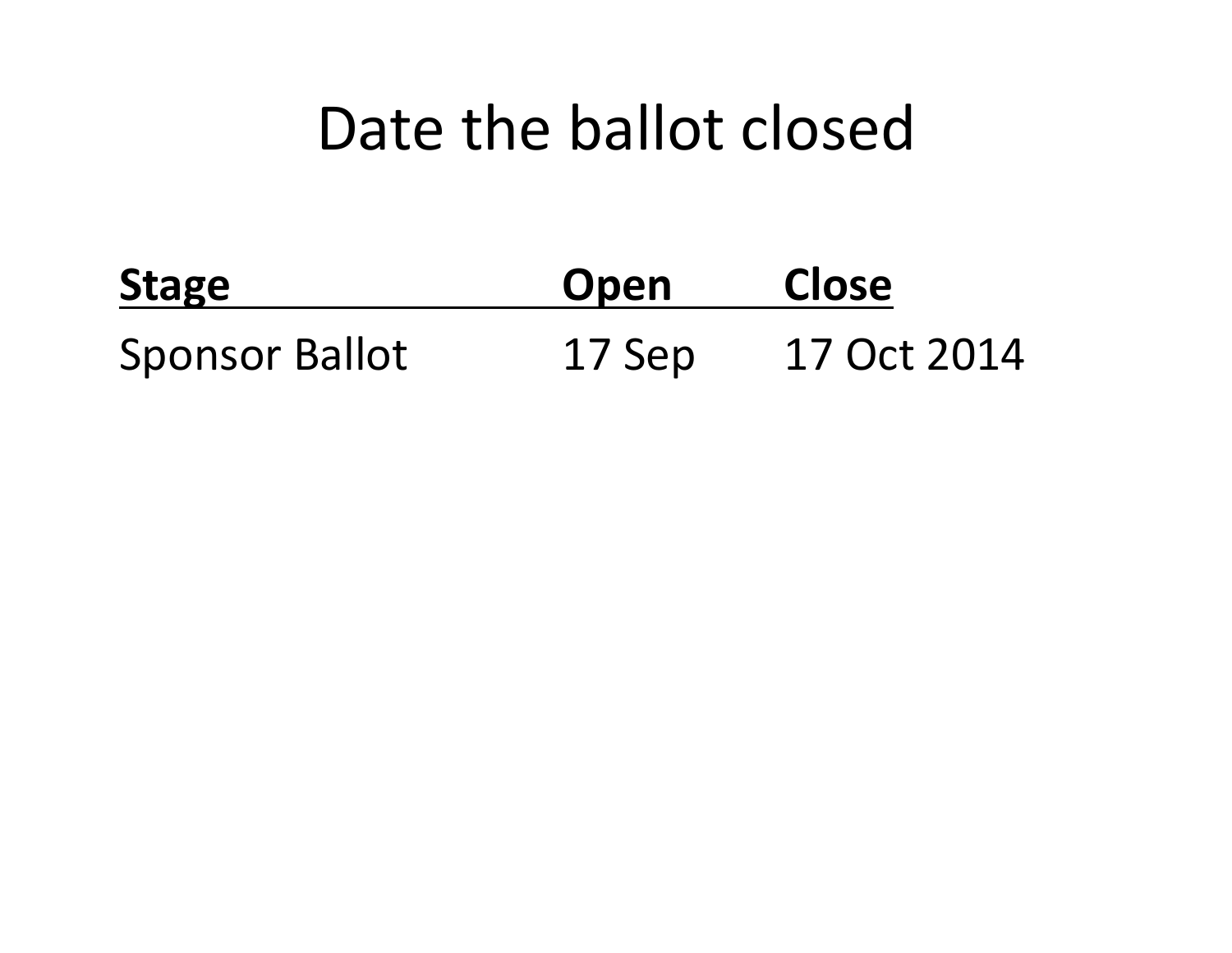# Vote tally including Approve, Disapprove and Abstain votes

- $52*$  Approve  $(100%)$
- 0 Disapprove
- 1 Abstain
- Return ratio requirement met (76%)
- \*1 Disapprove voter in ballot; agreed by email to convert to Approve based on comment resolution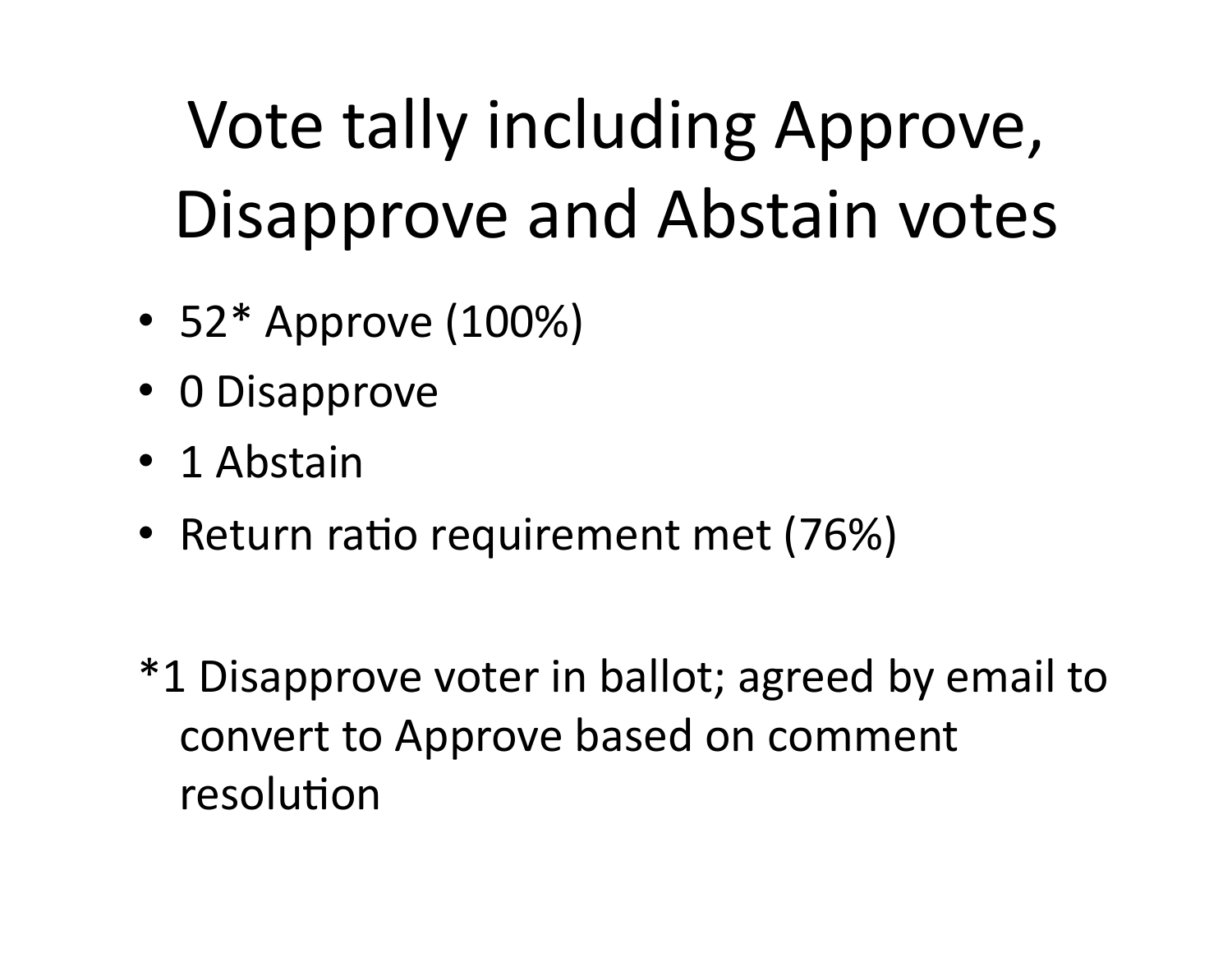### Comment resolution

Sponsor Ballot

- all comments addressed, 3-6 Nov 2014
- See IEEE 802.16-14-0089-00

#### **Comments that support the remaining disapprove votes and WG responses**

• none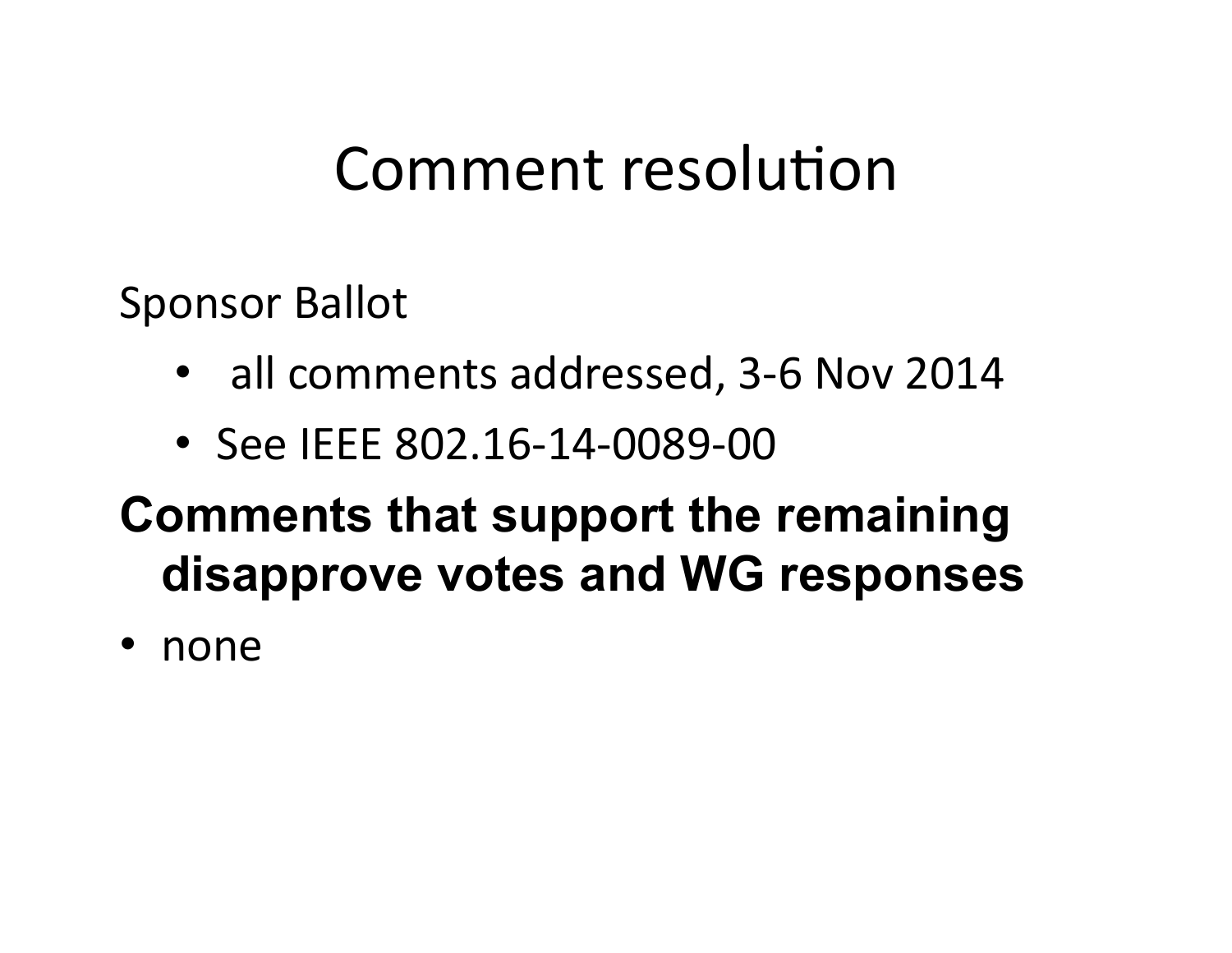Schedule for recirculation ballot and resolution meeting

- Nov  $12$  Updated draft D4 available
- Nov  $14-29-15$  day Recirculation a
- Dec 5 (UTC)– Comment Resolution Telecon
- If necessary, second recirculation in December/January, followed by second comment resolution telecon in January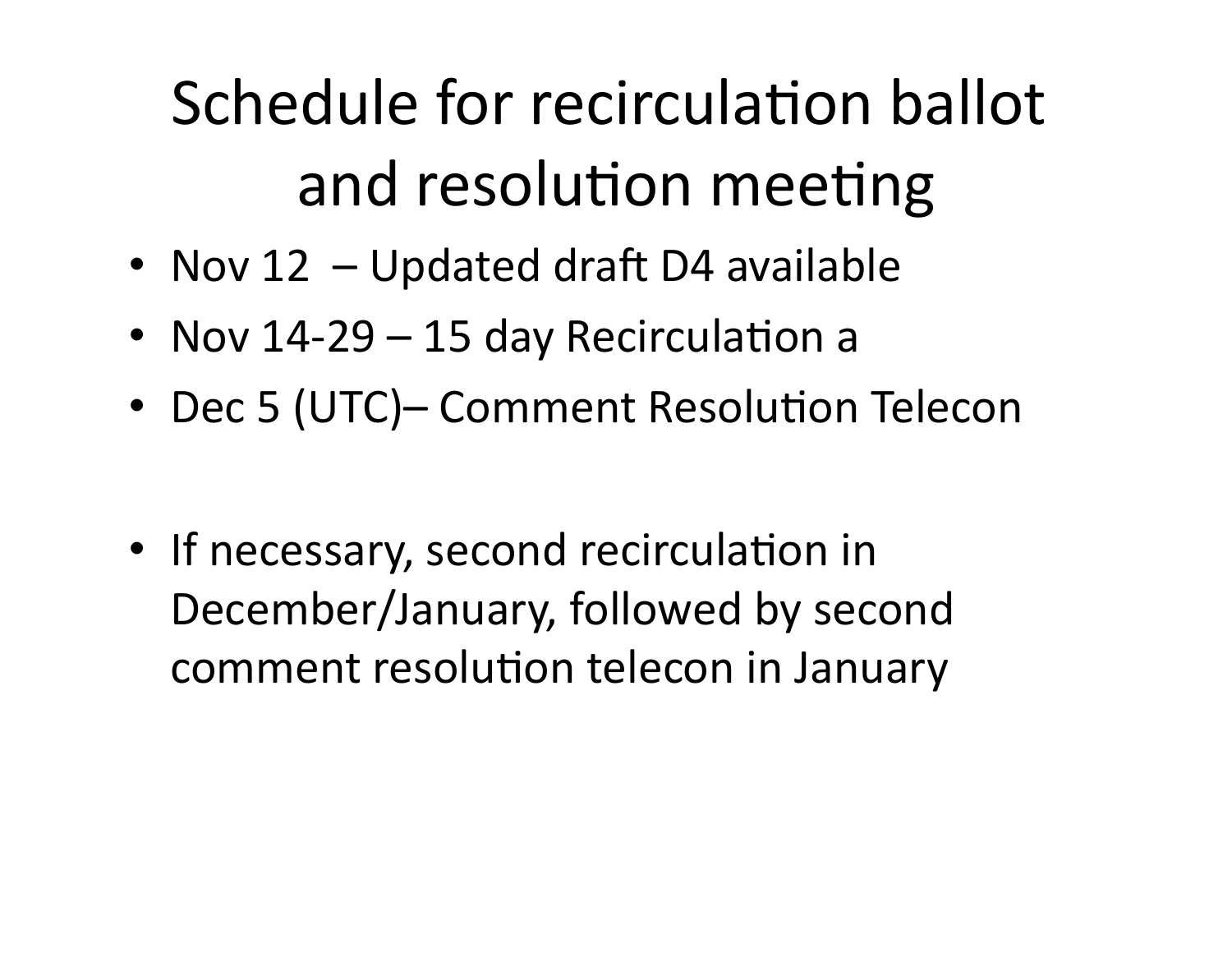### 802.16 WG Motion

802.16 Closing Plenary: 2014-11-06

Motion: "To request EC conditional approval to forward the WG Draft P802.16q to RevCom"

• Approved 4-0-0